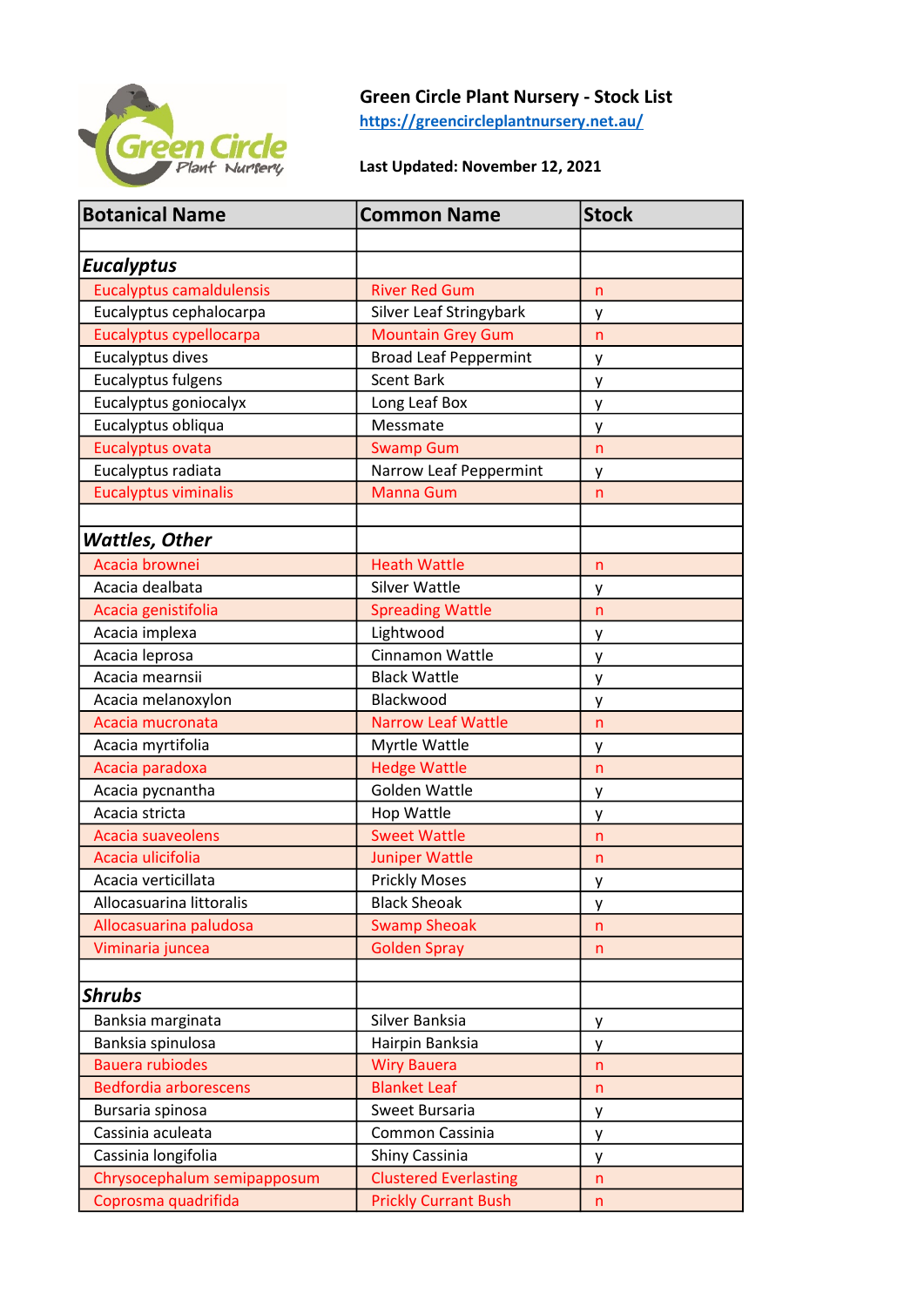| Correa reflexa            | Common Correa                 | y                 |
|---------------------------|-------------------------------|-------------------|
| Daviesia latifolia        | Hop Bitter Pea                | у                 |
| Daviesia leptophylla      | <b>Narrow-leaf Bitter Pea</b> | n                 |
| Dillwynia glabberrima     | <b>Heath Parrot Pea</b>       | y                 |
| Epacris impressa          | <b>Common Heath</b>           | n                 |
| Goodenia ovata            | Hop Goodenia                  | у                 |
| Goodia lotifolia          | Golden Tip                    | у                 |
| Grevillea alpina          | <b>Mountain Grevillea</b>     | $\mathsf{n}$      |
| Hakea nodosa              | <b>Yellow Hakea</b>           | у                 |
| Hakea sericea             | <b>Bushy Needlewood</b>       | у                 |
| Hakea ulicina             | Furze Hakea                   | у                 |
| Hibbertia riparia         | <b>Erect Guinea Flower</b>    | $\mathsf{n}$      |
| Indigofera australis      | Austral Indigo                | y                 |
| Kunzea leptospermoides    | <b>Burgan</b>                 | у                 |
| Leptospermum continentale | Prickly Ti-tree               | у                 |
| Leptospermum lanigerum    | <b>Woolly Ti-tree</b>         | у                 |
| Leptospermum myrsinoides  | Silky Ti-tree                 | у                 |
| Leptospermum scoparium    | Manuka                        | у                 |
| Lomatia ilicifolia        | <b>Holly Leaf Lomatia</b>     | n                 |
| Lomatia myricoides        | <b>River Lomatia</b>          | n                 |
| Melaleuca ericifolia      | Swamp Paperbark               | у                 |
| Melaleuca squarossa       | <b>Scented Paperbark</b>      | у                 |
| Myrsine howittiana        | Muttonwood                    | у                 |
| Olearia argophylla        | Musk Daisy Bush               | у                 |
| Olearia lirata            | Snowy Daisy Bush              | у                 |
| Olearia myrsinoides       | Silky Daisy Bush              | у                 |
| Ozothamus ferrugineus     | <b>Tree Everlasting</b>       | $\mathsf{n}$      |
| Platylobium formosum      | Handsome Flat-pea             | n                 |
| Platylobium obtusangulum  | <b>Common Flat-pea</b>        | n                 |
| Pomaderris aspera         | <b>Hazel Pomaderris</b>       | n                 |
| Pomaderris racemosa       | <b>Slender Pomaderris</b>     | n                 |
| Prostanthera lasianthos   | Victorian Christmas Bush      | y                 |
| Pultenaea gunnii          | Golden Bush-pea               | у                 |
| Pultenaea hispidula       | Rusty Bush-pea                | y                 |
| Pultenaea scabra          | Rough Bush-pea                | у                 |
| Sambucus gaudichaudiana   | Native Elderberry             | у                 |
| Solanum laciniatum        | Large Kangaroo-apple          | y                 |
| Spyridium parvifolium     | <b>Dusty Miller</b>           | y                 |
| Tetratheca ciliata        | <b>Black-eyed Susan</b>       | y                 |
|                           |                               |                   |
| Grasses, Lillies, Sedges  |                               |                   |
| Arthropodium milleflorum  | Vanilla Lily                  | y                 |
| Arthropodium strictum     | Chocolate Lily                | у                 |
| <b>Bulbine bulbosa</b>    | <b>Bulbine Lily</b>           | $\mathsf{n}$      |
| Carex appressa            | <b>Tall Sedge</b>             |                   |
| <b>Carex fascicularis</b> | <b>Tassel Sedge</b>           | y<br>$\mathsf{n}$ |
| Dianella admixta          | <b>Black-anther Flax-lily</b> |                   |
| Dianella amoena           | Matted Flax-lily              | y                 |
| Dianella longifolia       | Pale Flax-lily                | у<br>n            |
| Dianella tasmanica        | <b>Tasman Flax-lily</b>       |                   |
|                           |                               | y                 |